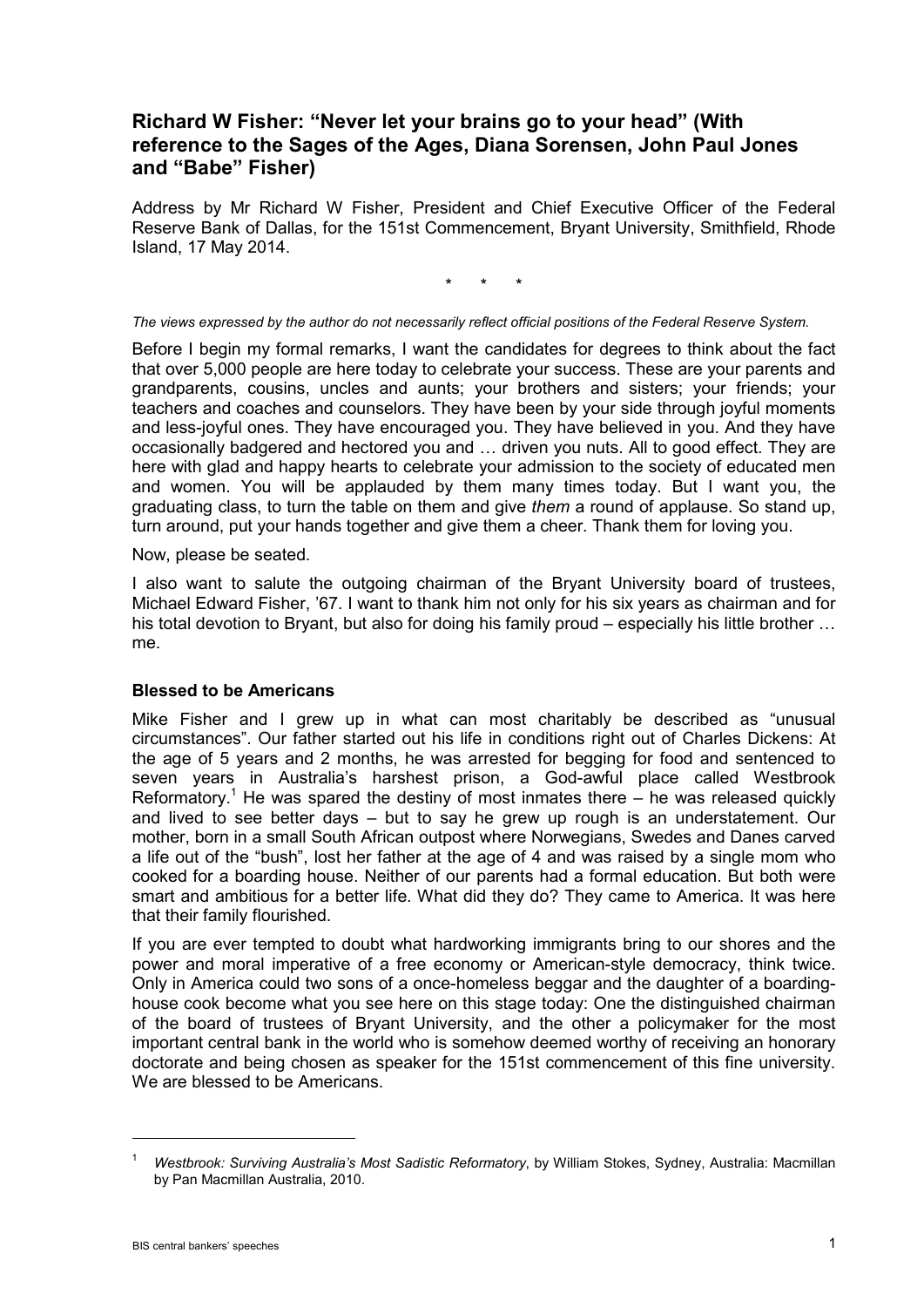## **The Sages of the Ages**

Now, the only thing that stands between you and receiving your Bryant degree is … me. I will speak quickly and take up just a few moments of your time before you celebrate your accomplishments.

By now, you have taken enough writing courses to know the tongue-in-cheek definition of a good essay: It is a collection of other people's thoughts disguised as your own!<sup>2</sup> Most graduation speeches are no different. The standard routine for a commencement speaker is to dig through *Bartlett's* or the *Oxford Dictionary of Quotations* or resort to Google and Wikiquote to find something said by some sage that will grace a graduation ceremony with a lesson students can take with them as they go off into this mysterious and challenging world.

To find something profound that I might pinch for your amusement today, I pored over the sayings of the great minds through time: Plato, Socrates, Mencius, Muhammad, St. Paul and St. Augustine, Voltaire, Martin Luther, Mother Teresa … Miley Cyrus, Justin Bieber.

The maxims put forward by the sages of the ages are inspiring, but you already know them or you would not be where you are today: Be disciplined; be prepared; be loyal and thrifty and brave; always question conventional wisdom; take risks; push the envelope; be true to yourself; never promise more than you can deliver; never compromise your integrity; don't waste your talents; never forget that you have been given those talents in order to do good; never, ever, ever, ever give up the pursuit of excellence.

These are all wise maxims. But, truth be told, it would save time and expedite many a graduation ceremony if organizers would forgo a commencement speaker and simply remind the graduating class to read and, throughout life, reread the Old and New Testament or the Quran or Confucius or Shakespeare – the ultimate sources of almost every graduation speech I have ever read or listened to.

For example, it would tax the capacity of the most powerful search engine to pull up the countless commencement speakers who have lifted and adapted variations of Shakespeare's lines in *King Henry VI*, Part 2, Act 4, Scene VII that "ignorance is the curse of God, [k]nowledge the wing wherewith we fly to heaven".

## **Diana Sorensen's dictum**

One of the most intriguing living thinkers, Diana Sorensen, the dean of arts and humanities at Harvard University, defines a knowledgeable graduate taking wing as follows:

"He or she is competent in making discerning judgments with tools derived from science, engineering, social science, the arts and humanities. He or she should be a persuasive speaker who can articulate the reasons for his positions; who can write with clarity, elegance and conceptual power; an innovator who will take risks but first makes sure the limb they go out on is a sturdy one; a creative individual who has faced challenges posed by artistic production and experimentation; a global citizen who can speak, read, write in at least a second language; and who will learn what it takes to negotiate different world views emanating from different cultural traditions, a tolerant yet rigorous thinker whose moral compass is guided by ethical reasoning."3

Class of 2014, I don't want to put any pressure on you! But that pretty much summarizes the skill set we all hope you have started to acquire at Bryant and will now go on to hone in life.

-

<sup>&</sup>lt;sup>2</sup> If memory serves from my days at Oxford University, this observation was noted by Graham Chapman, one of the stalwarts of *Monty Python's Flying Circus*.

<sup>3</sup> Dean Sorensen's comments are summarized in "Coming Back, Looking Forward", *Harvard Gazette*, Sept. 26, 2012.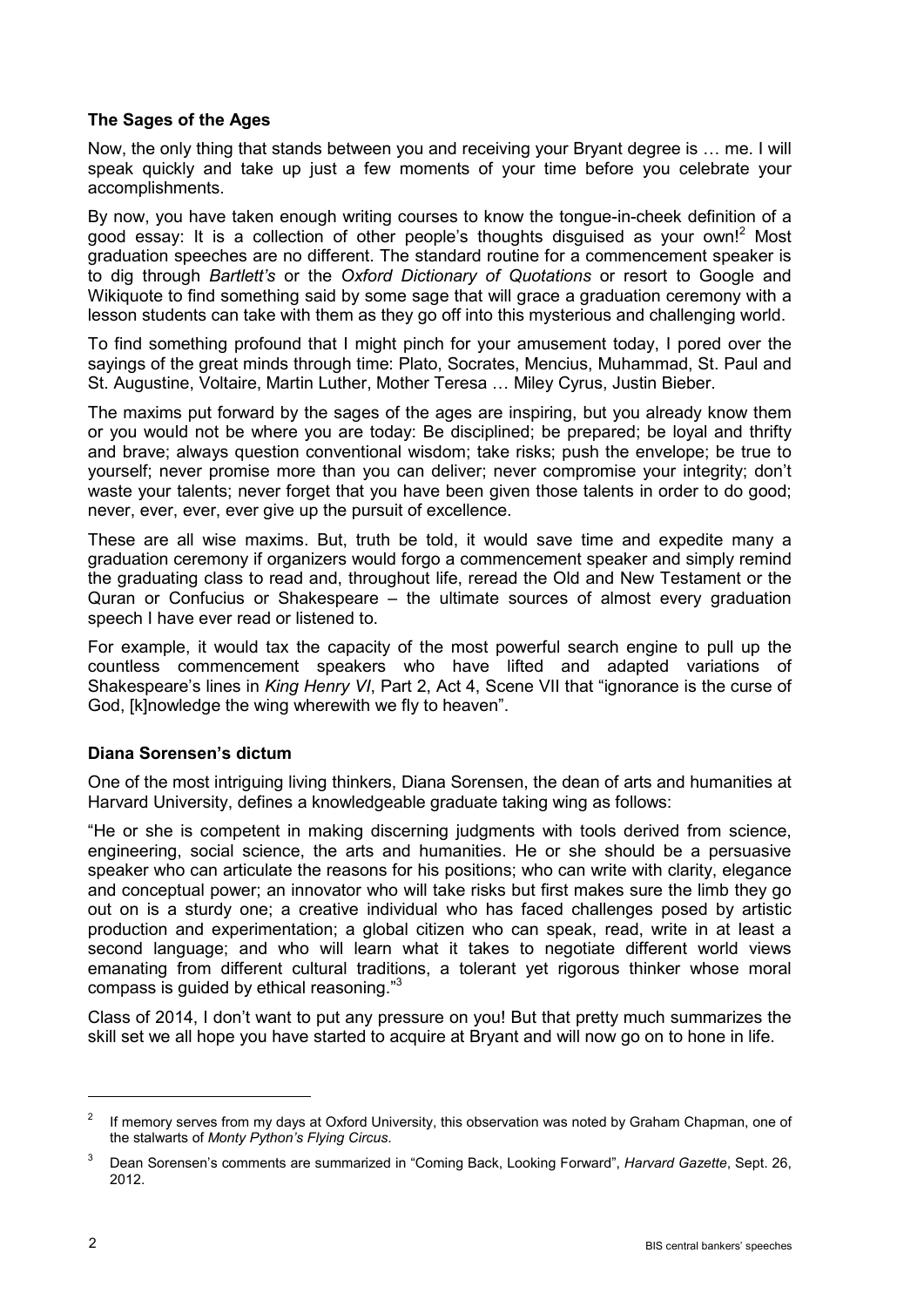### **Babe Fisher and John Paul Jones**

Preparing to speak to you today, I asked: How might I, a central banker whose musings are given to the arcana of economic and monetary policy, possibly improve upon the wisdom of the ultimate sources? Not easily. So I dug deep into my memory bank and called upon a source more erudite than the lessons of the Bible or the Quran, Confucius or Shakespeare, and even more insightful than Diana Sorensen – Mike's and my mother, Magnhild Andersen Fisher, whom everybody called "Babe".

Babe Fisher never enjoyed the benefit of the type of education you have received. Yet she was a wise woman. She was a kind of female Nordic Yogi Berra who dispensed exquisite pearls of wisdom to her boys. One is especially germane for this ceremony. Our mother would say: "Never let your brains go to your head". The pun is horrific but the message is profound: To achieve success, you will need to keep your superb education and your considerable talent in perspective. Brains and the gift of talent are necessary, but they are insufficient for success in life.

Time and again, in business and universities and government we see instances in which women and men of towering intellect get far at first but ultimately snatch defeat from the jaws of victory. They do so because they have forgotten to develop their emotional quotient with the same devotion they applied to developing their intelligence quotient. My heartfelt advice to you is to work as hard on expanding your EQ as you have on harnessing your IQ.

You all have great futures ahead of you. You will get there just as fast, and enjoy it much more, if you remember that a sound mind resides most comfortably in a sound, well-rounded person and that a sound, well-rounded person has more than a superior education and brain. The whole person is as important an achievement for those few who have been admitted to the "society of educated men and women" as is the achievement of intellectual excellence.

As a former midshipman, I have always been inspired by the creed of the father of the Navy, John Paul Jones, as written by his biographer Augustus Buell. "It is by no means enough that an officer of the Navy should be a capable mariner. He must be that, of course, but also a great deal more. He should be as well a gentleman of liberal education, refined manners, punctilious courtesy, and the nicest sense of personal honor. He should be the soul of tact, patience, justice, firmness, and charity. … Every commander should keep constantly before him the great truth, that to be well obeyed, he must be perfectly esteemed."

I would say that Jones (or Buell) nailed it. Take the naval reference and the gender bias out, and you have the ultimate guide for all of you who depart Bryant today aspiring to lead: You must be more than smart and have more than a mighty intellect; you must develop the whole woman, the whole man to be a leader in whatever field you chose.

## **A smattering of Latin**

Which brings me to the last requirement for most all commencement orations – a smattering of Latin. Commencement speakers at great schools seem to delight in showing off their command of an ancient tongue. Many a commencement speaker might have concluded this afternoon's remarks with *labor omnia vincit* – a stern reminder that labor conquers all things. It is true, indeed, that you can't rest on your laurels or your good family name or a Bryant education or just plain good luck. You have to work hard and sweat to succeed. And in doing so, you have to remember *mens sana in corpore sano* – a sound mind resides best in a sound body.

But that is way too ponderous. This is, after all, a festive day! So I will conclude with this: "*Bubbus, sed possum explicarle, non sed possum comprehendere."*

For those of you unschooled in the language of the ancient Romans, that is Texas-ized, distorted Latin for "Bubba, I can explain it to you, but I can't understand it for you."